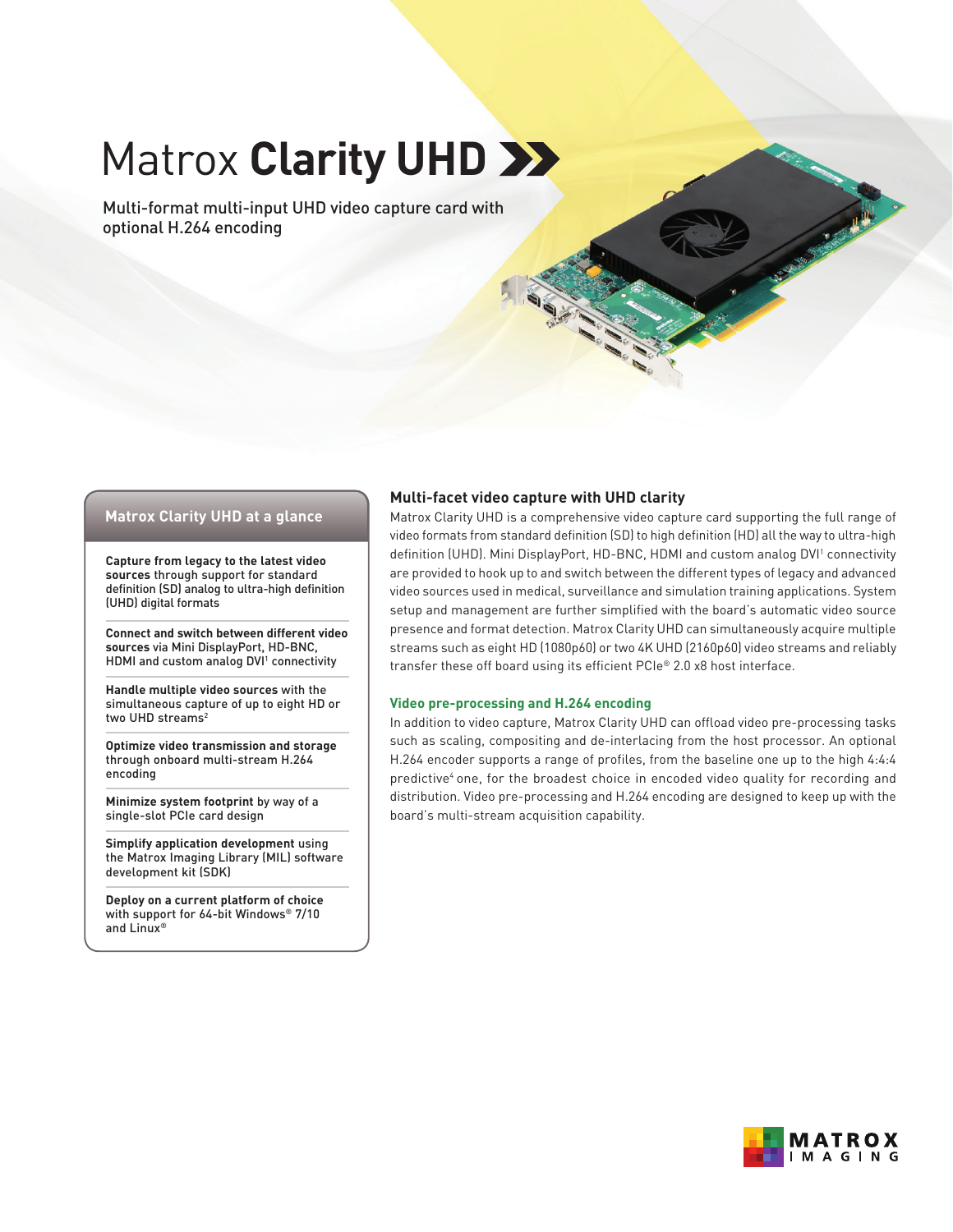#### **Application development with MIL**

Complementing the Matrox Clarity UHD capture card is the MIL, which provides a comprehensive collection of software tools for developing imaging applications. MIL features interactive software and programming functions for image capture, processing, analysis, annotation, display and archiving. These tools are designed to enhance productivity, thereby reducing the time and effort required to bring your solution to market. The MIL API is not only intuitive and straightforward to use but it is also portable. It allows applications to be easily moved from one supported video interface or operating system to another, which provides platform flexibility and protects the original development investment.



## **The Matrox Imaging Advantage**



#### **Assured Quality & Longevity**

We adhere to industry best practices in all hardware manufacturing and software development; product designs pay careful attention to component selection to secure consistent long-term availability. Matrox Imaging is able to meet Copy Exact and Revision Change Control procurement requirements in particular circumstances, backed by our dedicated team of QA specialists.



#### **Trusted Industry Standards**

Matrox Imaging champions industry standards in our design and production. We leverage these standards to deliver quality compatible products, protecting our customers' best interests by ensuring our hardware and software components work with as many third-party products as possible.



#### **Comprehensive Customer Support**

Our devoted front-line support and applications teams are on call to offer timely product installation, usage, and integration assistance, while the exclusive Matrox Imaging Vision Squad provides hands-on support, helping assess application feasibility, recommend best methods, and even prototype solutions.



#### **Tailored Customer Training**

Matrox Vision Academy comprises online and on-premises training for our vision software tools. On-premises intensive training courses are regularly held at Matrox headquarters, and can also be customized for onsite delivery. Vision Academy online training platform hosts a comprehensive set of on-demand videos available when and where needed.



#### **Long-Standing Global Network**

Matrox Imaging customers benefit from a global network of distributors who offer complementary products and support, and integrators who build customized vision systems. These relationships are built on years of mutual trust and span the globe, ensuring customer access to only the best assistance in the industry.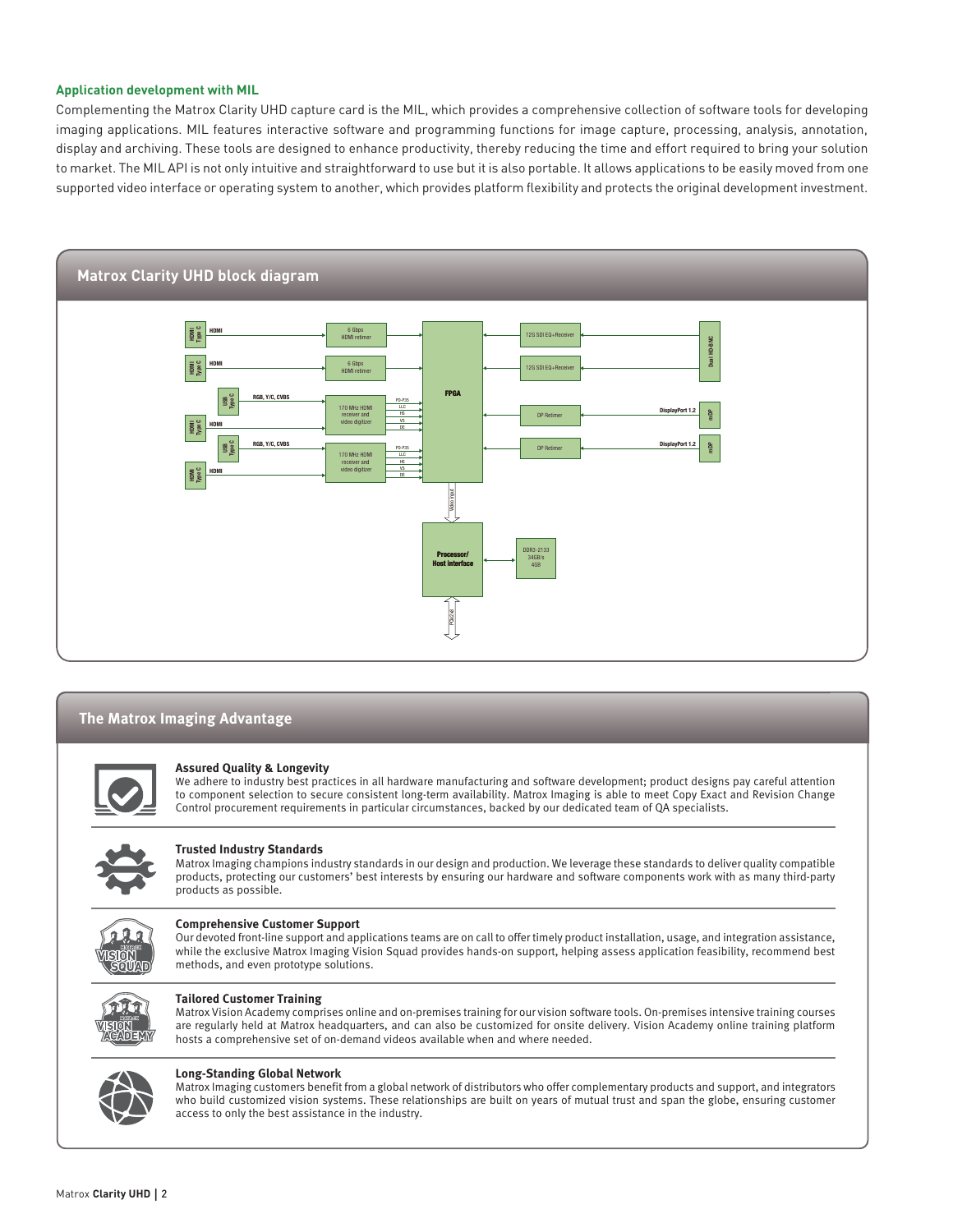# **Specifications**

| <b>Hardware</b>                            |                                                                                                                                                                                             |  |
|--------------------------------------------|---------------------------------------------------------------------------------------------------------------------------------------------------------------------------------------------|--|
| <b>Host interface</b>                      |                                                                                                                                                                                             |  |
| Interconnect                               | PCIe 2.0 x8                                                                                                                                                                                 |  |
| Camera/video interface                     |                                                                                                                                                                                             |  |
| <b>Standard</b>                            | Analog (RGB, Y/C and CVBS), single-link DVI (via<br>HDMI), DisplayPort 1.2,<br>HDMI and SDI (12G) video acquisition                                                                         |  |
| <b>Connectors</b>                          | - two (2) USB Type C connectors for analog<br>(via custom DVI-I adaptor cable)<br>- two (2) Mini DisplayPort connectors<br>- four (4) HDMI Type C connectors<br>- two (2) HD-BNC connectors |  |
| <b>Video acquisition</b><br>paths          | Up to eight (8) independent acquisition paths                                                                                                                                               |  |
| <b>Maximum</b><br>acquisition<br>bandwidth | Up to 4GB/s combined bandwidth                                                                                                                                                              |  |
| <b>Memory</b>                              |                                                                                                                                                                                             |  |
| <b>Type</b>                                | <b>DDR3 SDRAM</b>                                                                                                                                                                           |  |
| Quantity                                   | 4 GB                                                                                                                                                                                        |  |
| <b>Purpose</b>                             | Image buffering and processing                                                                                                                                                              |  |
| Image processing capabilities              |                                                                                                                                                                                             |  |
| On-board video<br>pre-processing           | Scaling and de-interlacing                                                                                                                                                                  |  |
| On-board color<br>space conversion         | Output formats: 8-bit mono, 8- / 10-bit YUV 4:2:2,<br>8-bit YUV 4:4:4 planar, 8-bit YUV 4:2:0, 8-bit RGB<br>planar, 8-bit BGR32, 10-bit BGRa                                                |  |
| <b>Encoding capabilities</b>               |                                                                                                                                                                                             |  |
| Compression<br>standard                    | On-board H.264 encoding (Pre-licensed for MIL)                                                                                                                                              |  |
| <b>Profiles</b>                            | Baseline to high 4:4:4 predictive profile<br>(Up to 10 bits)                                                                                                                                |  |
| Physical                                   |                                                                                                                                                                                             |  |
| Form factor                                | 3⁄4 length, full-height, PCIe add-in card                                                                                                                                                   |  |
| Product<br>dimensions                      | 213 x 111.5 x 18.7 mm (8.38 x 4.38 x 0.74 in)                                                                                                                                               |  |
| Power<br>consumption                       | 45 W (typical)                                                                                                                                                                              |  |
| <b>Environmental</b>                       |                                                                                                                                                                                             |  |
| <b>Operating</b><br>temperature            | 0°C to 50°C (32°F to 131°F)                                                                                                                                                                 |  |
| <b>Operating</b><br>relative<br>humidity   | Up to 95% (non-condensing)                                                                                                                                                                  |  |

# **Specifications (cont.)**

| <b>Software</b>                       |                                                             |
|---------------------------------------|-------------------------------------------------------------|
| <b>Compatible</b><br>software         | Matrox Imaging Library (MIL) 10                             |
| <b>Operating</b><br>system<br>support | Windows 7 (64-bit)<br>Windows 10 [64-bit]<br>Linux (64-bit) |
| Licensing<br>provisions               | MIL license fingerprint and storage                         |

# **Ordering Information**

| <b>Hardware</b>      |                                                                                                                                                           |
|----------------------|-----------------------------------------------------------------------------------------------------------------------------------------------------------|
| Part number          | <b>Description</b>                                                                                                                                        |
| <b>CLA 4G HDSA</b>   | Matrox Clarity UHD PCIe 2.0 x8 video capture card<br>with 4 GB of memory supporting HDMI, DisplayPort,<br>SDI and analog acquisition.                     |
| <b>CLA 4G HDSA E</b> | Matrox Clarity UHD PCIe 2.0 x8 video capture card<br>with 4 GB of memory supporting HDMI, DisplayPort,<br>SDI and analog acquisition, and H.264 encoding. |

| <b>Accessories</b>    |                                                                               |
|-----------------------|-------------------------------------------------------------------------------|
| Part number           | <b>Description</b>                                                            |
| <b>CLA-CBL-USBDVI</b> | Two (2) USB Type-C to DVI analog cable adaptors for<br>the Matrox Clarity UHD |

## **Software**

Refer to **MIL** datasheet.

- Notes: 1. Using optional USB Type C to DVI-I adaptor cable. 2 Or a maximum combined bandwidth of 4 GB/sec. 3 From supported formats. 4 Up to 10-bit.
-